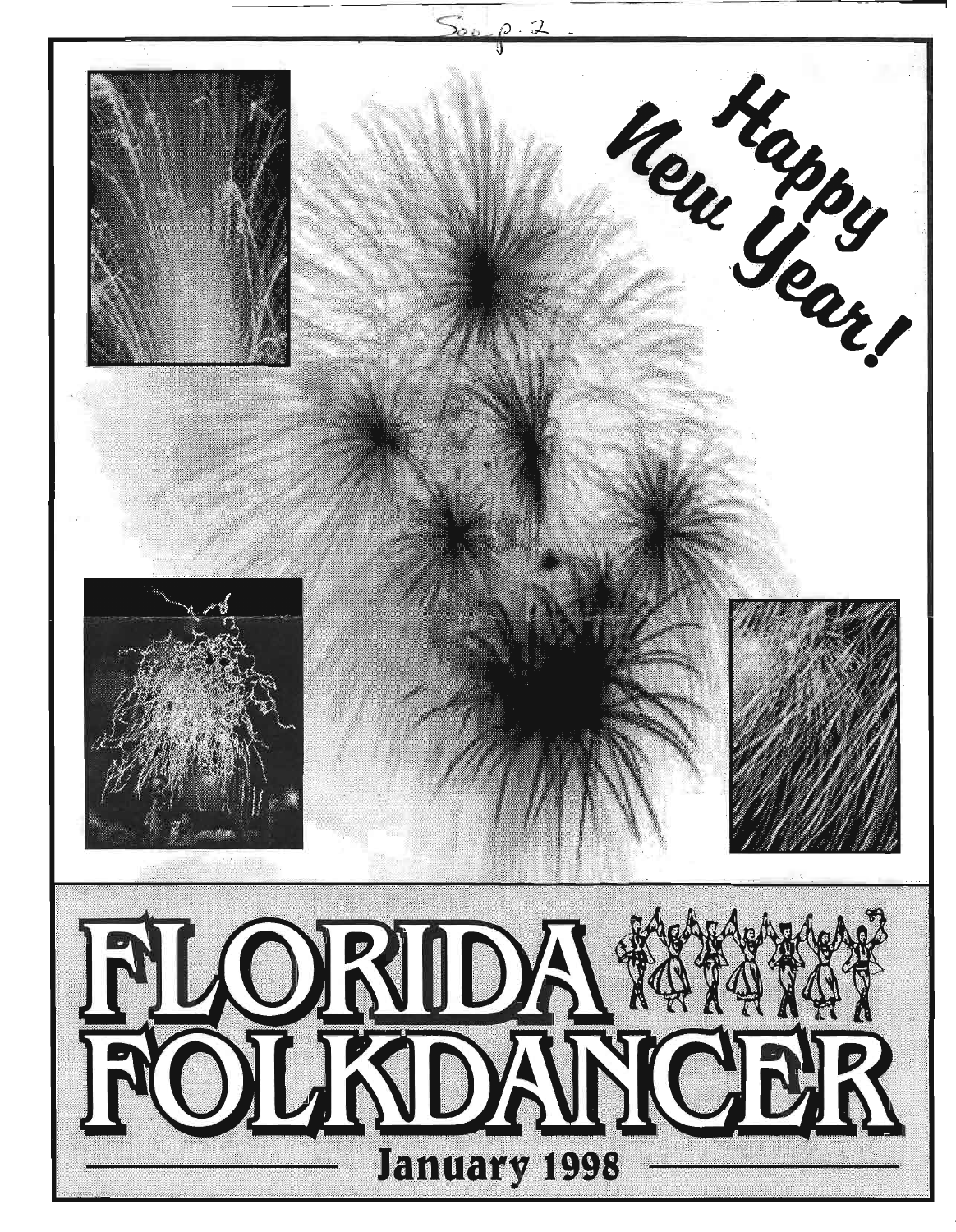

January 4: Tamburitzans of Duquesne University. Miller Intermediate School Auditorium, Crescent City. Adults \$10, Student/Child \$5.00, 3 pm.

January 18: Sahnobar Dance Ensemble appearing in an evening of classical Middle Eastern Dance, Thomas Center, Gainesville. Advance tickets \$6 at Book Gallery West (352) 371-1234 and Omni Books (352) 375-3755, \$8 at the door, 8 pm. For more info sahnobar@aol.com or http://members.aol.com/sahnobar/

January 30: Irish Ceili with live music, Friends of Reily. Sts. Peter & Paul Church, 2850 75th St., W. Bradenton. 7pm-9pm, \$5 or \$15 per family. (941) 747-3275 or JPowers974@aol.com

February 7-8: Sahnobar Dance Ensemble performs at the Hogtown Medieval Fair, Gainesville.

February 13-16: President's Day Weekend Dance Camp. SIGN UP NOWI Flier enclosed. See you there!!!!!!



David Skidmore at SPIFFS Center posing in the Italian statue position that was part of one of the dances he taught us.

## From the Hoppity, Hop, Skiing President

Dear Fellow FFDC Members:

Happy New Year 1998! I refuse to waller in last years should of's, could of's and what If's. I do NOT live on "someday isle (I'll)". I fell way short of anyone's (especially my own) expections of me, I always do and I always will. As I reflect on last year I, instead, think of all the fun, new people, rich & renewed relationships I experienced, it was GREAT!!! I eagerly look forward to all that the new year has to bring. I plan on, again, enriching my life by enjoying as much international dance as I can. Life is too short not to. I'll do my best this year to make international dance as available and enjoyable for as many others as I can.

Enjoy each new day, friend and dance as a celebrated blessing. I'll see ya on the dance floor.

jenneine

### Cultural Dance Club of VCC and Orlando International FDC

We had an exciting December. We started out the month with a joint venture of dancers from the two groups performing in Country Holiday Jambouree at Valencia Community College on December 5,6,& 7. Annette Brand, who was visiting from Canada, Palmira Mora-Valls, Joe and Lucy Blrkemetr, MaryElla Collins, two male students and I performed Cotton-Eyed Joe. The show featured talented students, our dancing group, and the Black Mountain Cloggers from Auburndale. The cloggers were great including a little one about 3 years old!

On December 17, there was a potluck and holiday party at our house. Wehad nearly 30 people attend. Wehad so many people that I wish we ad made the dance hall larger. It is still under construction but we danced in there anyway. Plans call for a deck extended out from the large opening and front door. We hope everyone has a wonderful holiday season. We hope to see everyone at camp.

Pat Henderson

# **SARASOTA GRAPEVINERS**

I've been delinquent regarding our activities and have some catching up to do. A small group of us did an Octoberfest demonstration at the Senior Friendship Center. Jim Latch of the Tampa group and Bob Rumsey from the Sarasota Scottish Country Dancers gave us a hand (and some feet too) for this performance. All decked out in their lederhosen they danced Kreuz Koenig, Zillertaler Laender, etc. to a very receptive audience in the dining room at the Center. Mywhat a multi-talented group!

The Grapeviners had a heart-warming time at Arlene Pearlman's house warming fete. She realized that most of us only know each other as folk dancers. Wehardly know anything about each other, because we're constantly dancing. Some of us hardly miss a dance on Wednesday nights except for me (yak, yak!) She asked us to break up into small groups. Our assignment was to find out three new things about each one of us that we never knew before. Then report back to the whole group. This was oftentimes hilarious. By the way we must commend Arlene regarding her job as publicity chairwoman. She's spreading the word regarding our group in quite a number of publications. Thanks for doing such a great job.

Forty revelers were at our holiday party including Andy Pollock from Tampa. Those who are balmy about Balkan told me they especially enjoyed his leading of Bleak and other Balkan numbers. I was also told that Ann Kessler had a well-balanced program and as usual had a flair for making the evening very festive. Sorry I had to miss such a swell soiree!

Ann Paige

## South Brevard International Dancers

We observed the holidays with several parties. First a Christmas Party the Friday before Christmas, then a "Leftovers Party" on the Friday after. On the day after New Years, we'll be content with just a dance party. Melbourne Village, a small homesteading community on the outskirts of Melbourne, has an annual Christmas Dinner for the community. Since one of our members lives in the Village, we were asked to do a brief performance after the Dinner. Wechose a program of English Country dances which was surprisingly well received.

John Daly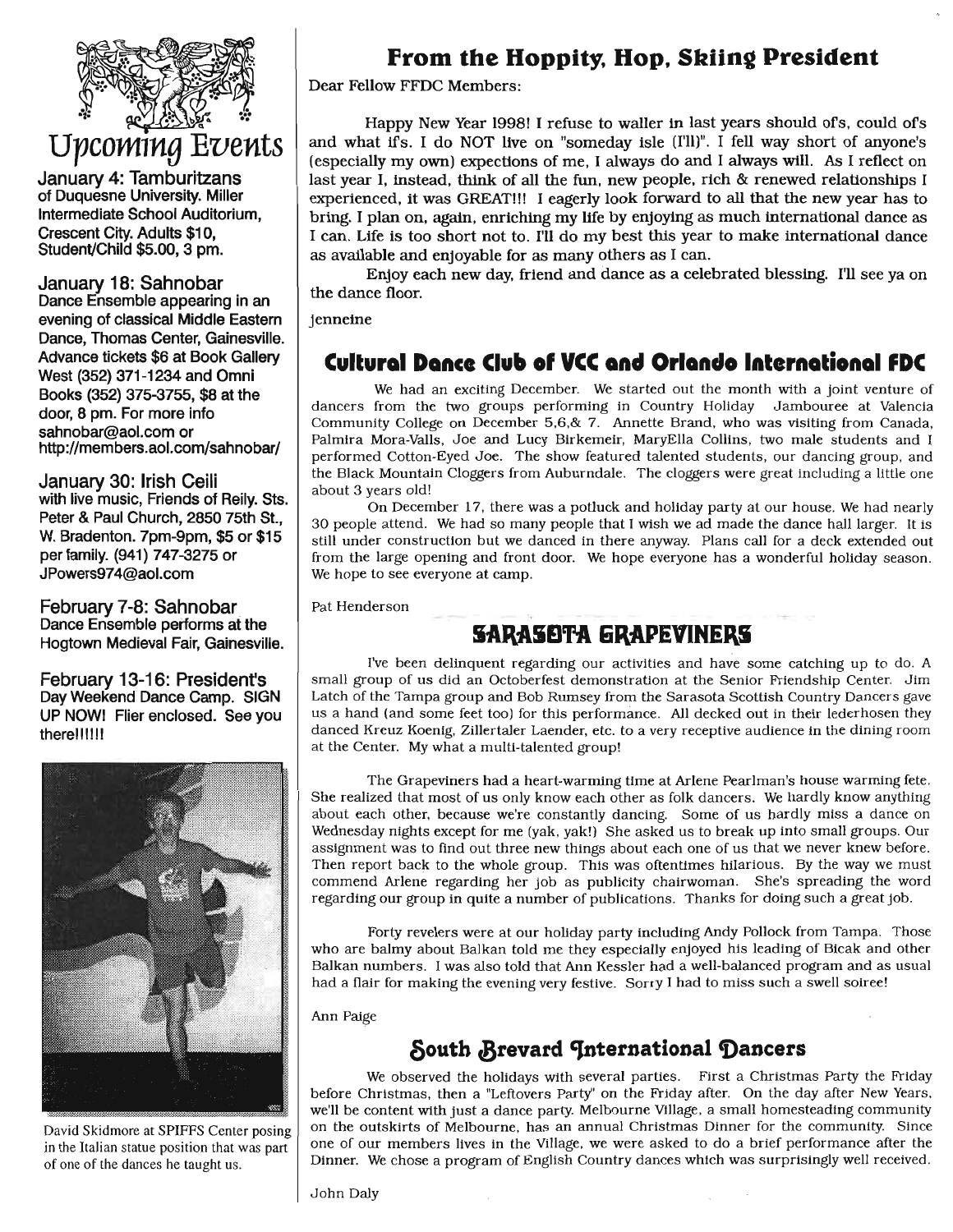

# **NEW YEAR'S CELEBRATIONS AROUND THE WORLD** by Karen Boon von Ochssée

It seems that since our earliest beginnings, humans have celebrated a new beginning on an annual basis. In our ancient history the new year used to begin at the end of Winter and start in Spring.

In Tibet, the first day of the month of either February or March begins celebrations all over the country. Places of worship such as monasteries and home chapels are visited at dawn where special offerings are made to the dieties. Folk dances and songs are danced by the monks. These dances are full of color, joy and simplicity. In these dances like the Gar and 'cham the monks reenact the behavior, attitudes and gestures of the dieties.

The Chinese New Year takes place sometime between January and February 20. The celebration does not occur on the same day each year because it is based on their lunar calendar. The new moon marks the beginning of the month. Each year is named after an animal; 1998 is the year of the TIger. The celebratrions continue for fourteen days. The most popular of the fun is the lion dance, full of energy and movement. During the dance there is lots of noise from fire crackers, drums and cymbals. All this noise frightens away evil.

Ancient Hawaiian culture celebrated, and still does, Makahiki. This celebration begins in October and lasts for three to four months. The Hawaiians knew this time was near when the skies grew dark and the constellation, Makali'i was on the horizon. This was a time of rest and peace, no work or warring was allowed *it* to go on. A procession travels around the island clockwise and stops at designated places. At the these stops there would be games, wrestling and boxing. On the twenty-fifth day other activities occured, such as: holua sledding, rolling the maika stone, running races, sliding javelins, many other games and of course hula dancing.



# WHERE TO DANCE IN FLORIDA

#### Bellview

*{Scottish Dancing Lessons}*Wednesdays, 7:30-9:30 pm, free, men's kilts not required, Rick Swinn (352) 347-2873.

#### **Clearwater**

*{Internatlonalj* Every other Monday @ Clearwater Rec. Center. 7: 15-9pm,\$3.50, Dances for all levels. Ann Kessler(813) 446- 8479. (Meets October through May).

#### Daytona Beach

*{Athenian Folk Dancers}* Mondays, 7:30pm, Steve Photiades (904) 788-2749.

#### Deland

*{International}* Firstand Second Tuesday, 6-8pm @ Deland Library, 130 E. HOWry.Joan or Wally Washington (904) 738-4391. No charge. Does not meet in summer.

#### Gainesville

*{Universityof Florida International Folk Dancers}* Fridays,8:15pm-11pm, John Ward (352) 376-0224.

#### **Margate**

*(International/Israeli)* Wednesdays and Saturdays, 1-3:30pm both days. Does not meet in summer. Wed. group starts after Nov., Sat. group starts after Labor Day. Ira Weisburd (561) 393- 8895.

#### Melbourne

*{South Brevard International Dancers}* Fridays, 7-10 prn. John Daly (407) 951-9523, drop by and visit.

*{Contra}* Every second Saturday, contact same as above. *(Scottish Country)* Mondays, 7pm, Catie Condron Geist (407) 727-7752.

#### Orlando/Maitland

*(Israeli)* Mondays, 7-8 teaching, 8-10 requests, Debbie Meitin (407) 788-7277.

*(InternatIonal)* Wednesdays, 7:30pm. Valencia Comm. College. Not meeting July or August. Bobby Quibodeaux (407) 275-6247 or bobbyjquibodeaux@worldnet.att.net.

#### Pembroke Pines

*(International/Israeli)* First Monday of month, 7:30-9:30pm, Nov. to April @ Fletcher Park Rec. Hall, 7850 Johnson St., East of the Univ.Elaine Hendricks (954) 435-0827.

#### Pensacola

*(Internationalj* Second saturday, 7-1Opm, Georgeanna Presnell (904) 492-3956.

*(Scottish Country)* Tuesdays, 7-9pm, Richard Walker (904) 477- 7136.

#### Port Orange

*(Port Orange Folk Dancers)* Second Wednesday, 7:30pm, Julius Horvath (904) 252-5738.

#### Sarasota

*(Grapevine International Folk Dancers)* Wednesdays, 7 pm, (941) 351-6281.

*(Scottish Country Dancers)* Thursdays, 7:30 pm, Gladys Weidorn (941) 485-7488 or Kay Callinan (941) 924-0293.

#### St. Petersburg

The following all take place at SPIFFS Center, 2201 1st Ave. No., (813) 327-7999.

*(IrIshStep)* Wednesdays, 7 pm.

*(Italian FOlk)* Mondays, 8 *pm.*

*(ScottiSh Country)* Wednesdays, 7pm.

*(ScottiShHighland)* Tuesdays, 6 pm.

*(SPICE Chfldren's Folk)* Thursdays, 5:30 pm.

*(SPIFFSInternational Folk Ensemble)* Thursdays, 7-9 pm, Karen Boon von Ochssee (813) 864-3427 or sunray101@aol.com. Tallahassee

#### *(International)* Firstand third Fridays, call before arriving, Pat Pieratte (904) 878-1560

#### Tampa

*(ScandinavIan)* Wednesdays, 7:30pm, Kate Jackson Rec. ctr. (813) 259-1608.Call Judith (813) 254-3359 or

(judithbaizan@juno.com). No summers, resumes September. *{Internationalj* Fridays, 8pm. Andy Pollock (813) 882-4472. *(Israeli)* Tuesdays, 7:45pm, call before arriving, Andi Kopplin (813) 985-5611.

#### **Titusville**

*(EasyInternational)* Thursdays, 2:30pm, George Senyk (407) 636-2209.

*{ScottiSh Country}* Fridays, 7pm, no contact. Does not meet on holidays or the summer.